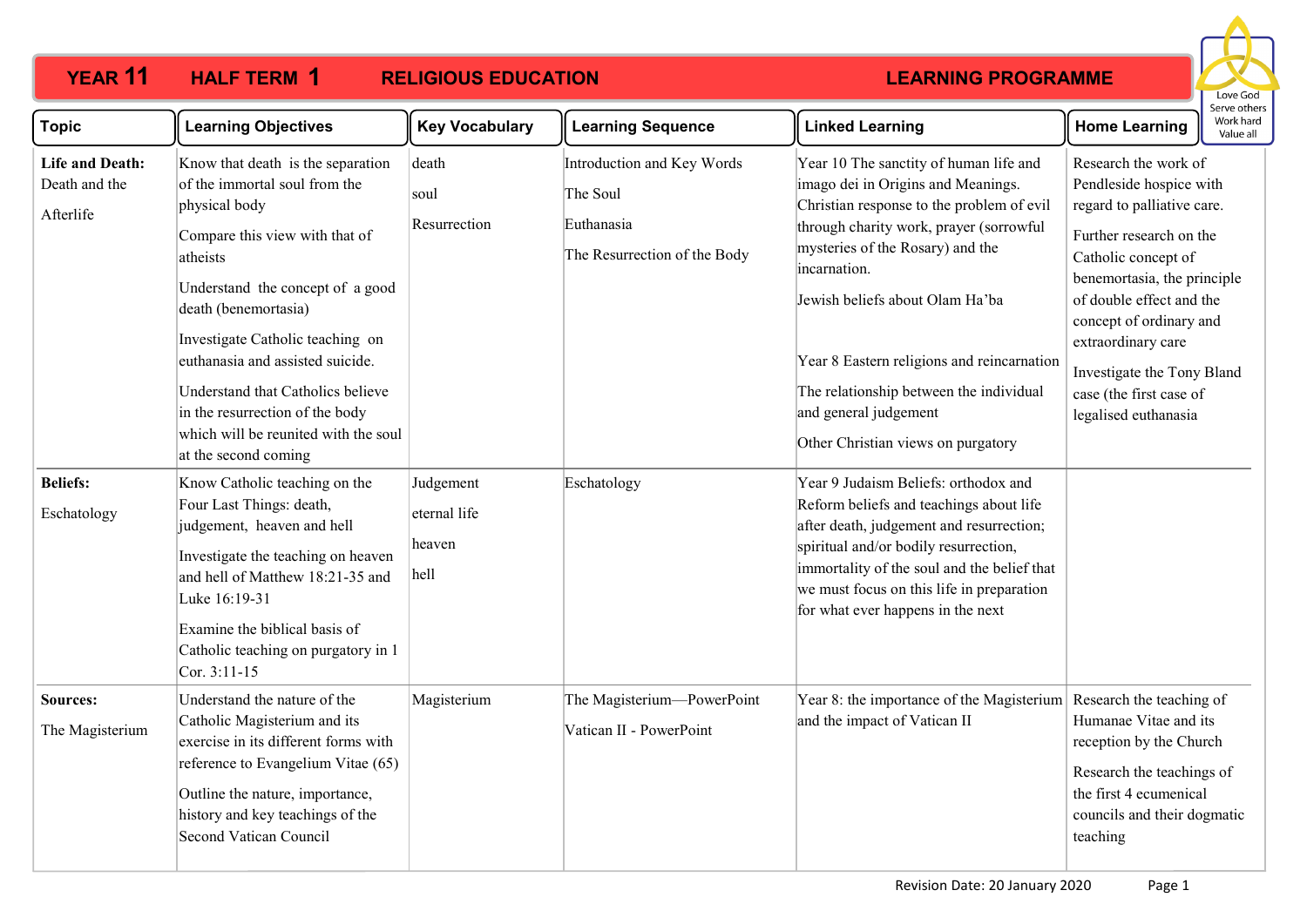#### **YEAR 11 HALF TERM RELIGIOUS EDUCATION HALF TERM 2**



| <b>Topic</b>                                                                                  | <b>Learning Objectives</b>                                                                                                                                                                                                                                                                                        | <b>Key Vocabulary</b>                                        | <b>Learning Sequence</b>                                                               | <b>Linked Learning</b>                                                                                                                                                                                                                                                                                     | <b>Home Learning</b>                                                                                                                             | Work hard<br>Value all |
|-----------------------------------------------------------------------------------------------|-------------------------------------------------------------------------------------------------------------------------------------------------------------------------------------------------------------------------------------------------------------------------------------------------------------------|--------------------------------------------------------------|----------------------------------------------------------------------------------------|------------------------------------------------------------------------------------------------------------------------------------------------------------------------------------------------------------------------------------------------------------------------------------------------------------|--------------------------------------------------------------------------------------------------------------------------------------------------|------------------------|
| Forms:<br>Artefacts                                                                           | Describe a range of Christian<br>artefacts<br>Relate Christian beliefs about<br>eternal life to:<br>Scenes of the Passion in the Museo<br>Pio Christiano<br>Relate Christian beliefs in the<br>resurrection to the paschal Candle<br>and how it is used                                                           | death<br>soul<br>judgement<br>eternal life<br>heaven<br>hell | Artefacts: Sarcophagus-<br>PowerPoint, activity, Picture<br>Paschal Candle -PowerPoint | Year 8 Worship: sacramentality,<br>sacraments and the Eucharist<br>Year 8 visit to Catholic Church<br>What comes next: watch Faure's<br>Requiem and write down your thought on<br>what it tells us about the composer's<br>beliefs about life and death<br>https://www.youtube.com/watch?<br>v=UnilUPXmipM | What religious artefacts are<br>there in Notre Dame?<br>Religious artefacts and<br>relics in local Catholic<br>churches<br><b>GCSE</b> Questions |                        |
| Forms:<br>Music and the<br>funeral rite                                                       | Identify various forms of music<br>used in Catholic worship<br>Know what a requiem is and give<br>examples of other famous<br>requiems<br>Explain how such music expresses<br>catholic beliefs about eternal life<br>Study a Catholic funeral rite and<br>identify what beliefs about eternal<br>life it reflects | death<br>soul<br>judgement<br>eternal life<br>heaven<br>hell | Music & Requiems-PowerPoint<br>Funeral Rites-PowerPoint                                | Year 8 Worship: sacramentality,<br>sacraments and the Eucharist<br>Year 9 Judaism Beliefs: Mourning rituals:<br>onan, kaddish, sheva, yarzheit. Role of<br>chevra kaddisha                                                                                                                                 | Compare Faure's and<br>Mozart's requiems<br>Revision questions<br><b>GCSE</b> Questions                                                          |                        |
| <b>Practices:</b><br>Prayer within<br>Catholic<br>Communities in<br>Britain and else<br>where | Know the difference between<br>formulaic and extempore prayers,<br>giving examples<br>Analyse the different types of<br>prayer in the Lord's Prayer<br>Explain why Catholics pray for and<br>offer Masses for the dead                                                                                            | death<br>soul<br>judgement<br>eternal life<br>heaven<br>hell | Prayer & Prayers for the Dead -<br>PowerPoint<br>Activity Our Father prayer            | Year 8 Islam: the Shahadah<br>Year 9 Judaism and prayer: The<br>significance of prayer including the<br>standing prayer (the Amidah); the<br>recitation of the Shema and Modeh Ani.                                                                                                                        | Revision questions                                                                                                                               |                        |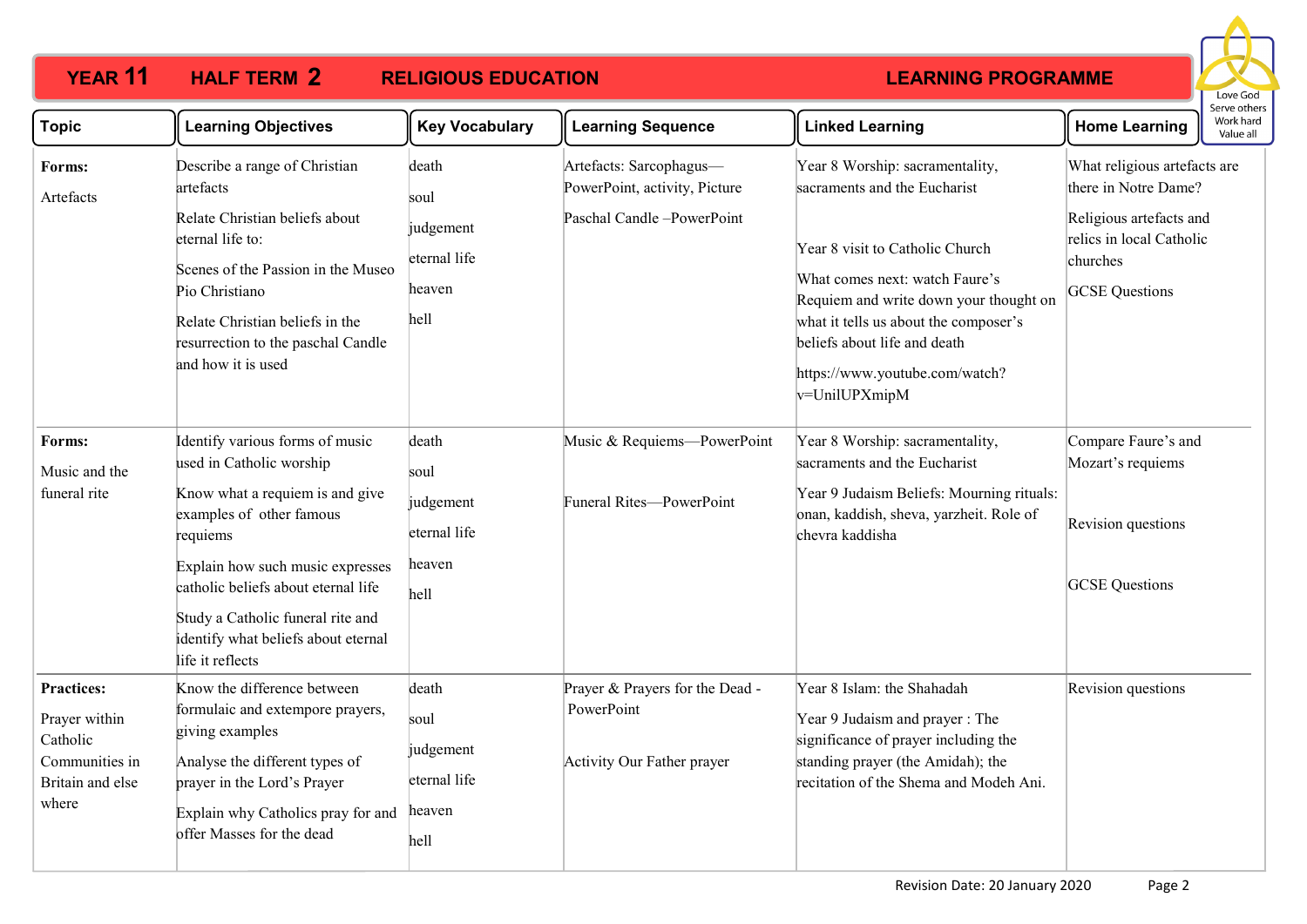# **YEAR 11 HALF TERM 3 RELIGIOUS EDUCATION**



| <b>Topic</b>           | <b>Learning Objectives</b>                                                                                                                                                                                                                                                                                              | <b>Key Vocabulary</b>                                                                                    | <b>Learning Sequence</b>                                                                                                                                                                                                                                                                   | <b>Linked Learning</b>                                   | <b>Home Learning</b>                                       | Work hard<br>Value all |
|------------------------|-------------------------------------------------------------------------------------------------------------------------------------------------------------------------------------------------------------------------------------------------------------------------------------------------------------------------|----------------------------------------------------------------------------------------------------------|--------------------------------------------------------------------------------------------------------------------------------------------------------------------------------------------------------------------------------------------------------------------------------------------|----------------------------------------------------------|------------------------------------------------------------|------------------------|
| Sin and<br>Forgiveness | The difference between crime and<br>sin their relationship to morality,<br>with reference to absolutist and<br>relativistic approaches to the<br>morality of actions<br>The different rationales given for<br>criminal penalties<br>Christian teachings about<br>forgiveness, including<br>interpretations of teachings | Absolutism<br>Eucharist<br>Evangelisation<br>Forgiveness<br>Punishment<br>Relativism<br>Salvation<br>Sin | Crime Sin & Punishment:<br>retribution, deterrence,<br>rehabilitation and a critical<br>evaluation of the justifiability of<br>each<br>Forgiveness: Matthew 18:21-22,<br>Matthew 6: 14-15, with reference<br>to the tension between forgiveness<br>and punishment                          | Year 9 "Aims of punishment" and<br>"Capital Punishment". | Learning key concepts<br>Revision<br><b>GCSE</b> Questions |                        |
| Capital<br>Punishment  | Trace the development of Catholic<br>teaching on capital punishment<br>Arguments for and against Capital<br>punishment within Christianity,                                                                                                                                                                             | Punishment<br>Mercy                                                                                      | <b>Capital Punishment teaching</b><br>with reference to St Augustine,<br>Letter 134(4) & 153 (3) to<br>Macedonius and Pope John Paul II,<br>Evangelium Vitae 56<br>Arguments for & against: with<br>reference to Genesis 9:6, Exodus<br>21:24 and Matthew 5:38 and non-<br>religious views | Year 9 "Aims of punishment" and<br>"Capital Punishment". | Learning key concepts<br>Revision<br><b>GCSE</b> Questions |                        |
| Redemption             | The meaning and significance of<br>the term "salvation" for Catholics<br>and the role of grace and human<br>freedom in redemption.                                                                                                                                                                                      | Salvation<br>Redemption<br>Freedom                                                                       | Redemption                                                                                                                                                                                                                                                                                 |                                                          | Learning key concepts<br>Revision<br><b>GCSE</b> Questions |                        |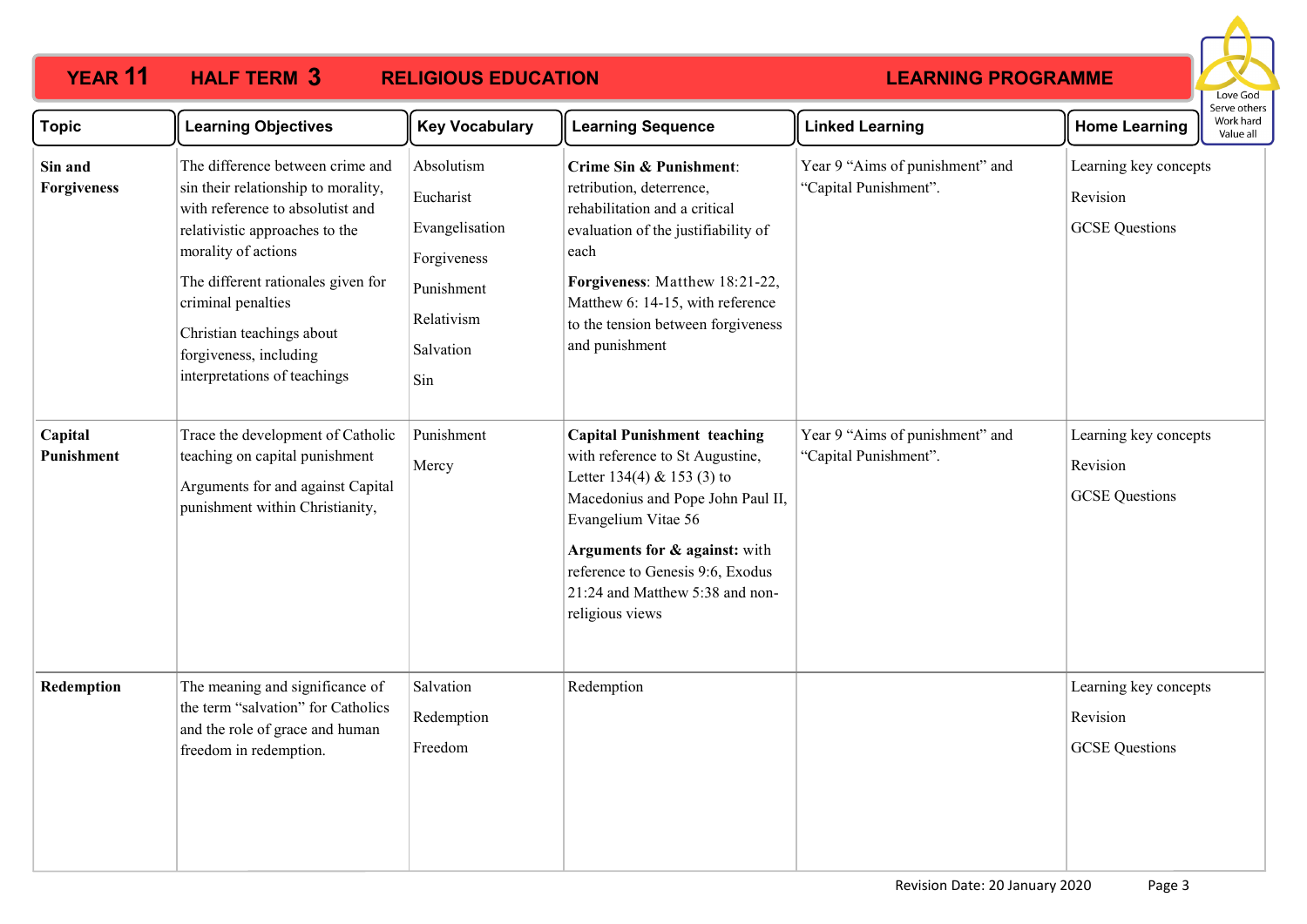# **YEAR 11 HALF TERM 3 RELIGIOUS EDUCATION**



| <b>Topic</b>           | <b>Learning Objectives</b>                                                                                                                                                                    | <b>Key Vocabulary</b>                                                              | <b>Learning Sequence</b> | <b>Linked Learning</b>                            | <b>Home Learning</b>                                       | בו אב טנווכו ב<br>Work hard<br>Value all |
|------------------------|-----------------------------------------------------------------------------------------------------------------------------------------------------------------------------------------------|------------------------------------------------------------------------------------|--------------------------|---------------------------------------------------|------------------------------------------------------------|------------------------------------------|
| <b>Paschal Mystery</b> | Explain how Catholics believe the<br>life, death, resurrection and<br>ascension of Jesus saves them                                                                                           | Eucharist<br>Resurrection<br>Ascension<br>Salvation                                | Paschal Mystery          | Year 8 half-term 4 The Paschal Mystery            | Learning key concepts<br>Revision<br><b>GCSE</b> Questions |                                          |
| Mercy                  | Discuss the compatibility of a<br>belief in Hell and a belief in the<br>unconditional love of God and the<br>universal nature of God's mercy                                                  | Eucharist<br>Love<br>Hell<br>Universality                                          | Sacraments<br>Eucharist  | Year 8 worship with emphasis on<br>sacramentality | Learning key concepts<br>Revision<br><b>GCSE</b> Questions |                                          |
| <b>Sacraments</b>      | The Catholic belief in the<br>sacramental nature of the whole of<br>reality and its connection to the<br>seven sacraments (names, meaning<br>and significance especially of the<br>Eucharist) | Baptism<br>Eucharist                                                               | Sacraments<br>Eucharist  |                                                   | Learning key concepts<br>Revision                          |                                          |
| Names and Meaning      |                                                                                                                                                                                               | Confirmation<br>Reconciliation<br>Anointing of the sick<br>Marriage<br>Holy orders |                          |                                                   | <b>GCSE</b> Questions                                      |                                          |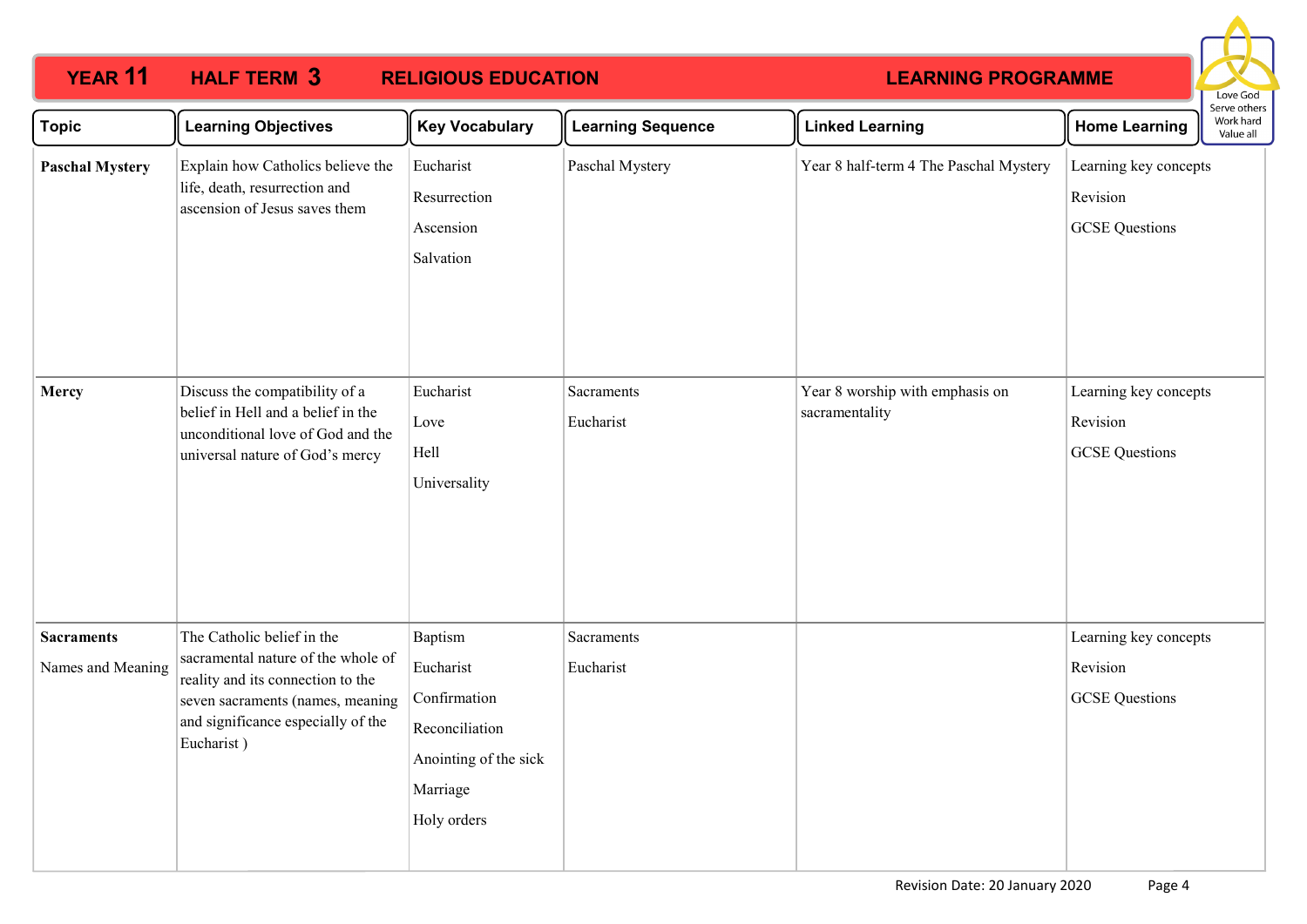# **YEAR 11 HALF TERM 4 RELIGIOUS EDUCATION**



| Topic                             | <b>Learning Objectives</b>                                                                                                                                                                                                                                                          | <b>Key Vocabulary</b> | <b>Learning Sequence</b>        | <b>Linked Learning</b>                                                   | <b>Home Learning</b>                                       | Serve others<br>Work hard<br>Value all |
|-----------------------------------|-------------------------------------------------------------------------------------------------------------------------------------------------------------------------------------------------------------------------------------------------------------------------------------|-----------------------|---------------------------------|--------------------------------------------------------------------------|------------------------------------------------------------|----------------------------------------|
| The Body of Christ                | The meanings and significance of<br>different understandings of the<br>Church as the 'Body of Christ' and<br>'the people of God' and the meaning<br>of the claim "outside the Church<br>there is no salvation" with<br>reference to the Catechism of the<br>Catholic Church 846-848 |                       | Doctrine of the Catholic Church |                                                                          | Learning key concepts<br>Revision<br><b>GCSE</b> Questions |                                        |
| The Nature of the<br>Church       | The nature of the Church as one,<br>holy, catholic and apostolic.<br>Explain Why Mary is a model of<br>the Church                                                                                                                                                                   |                       | Church Hierarchy<br>Mary        | Year 8 half-term 3 The Four Marks of the Learning key concepts<br>Church | Revision<br><b>GCSE</b> Questions                          |                                        |
| <b>Structure of the</b><br>Church | How sacred objects (altar and font),<br>orientation and architectural<br>features within a Church represent<br>Catholic beliefs about salvation,<br>facilitate Catholic worship and<br>reflection on the mystery of<br>salvation                                                    |                       | Church Architecture             | Year 8 half-term 3 The Four Marks of the Learning key concepts<br>Church | Revision<br><b>GCSE</b> Questions                          |                                        |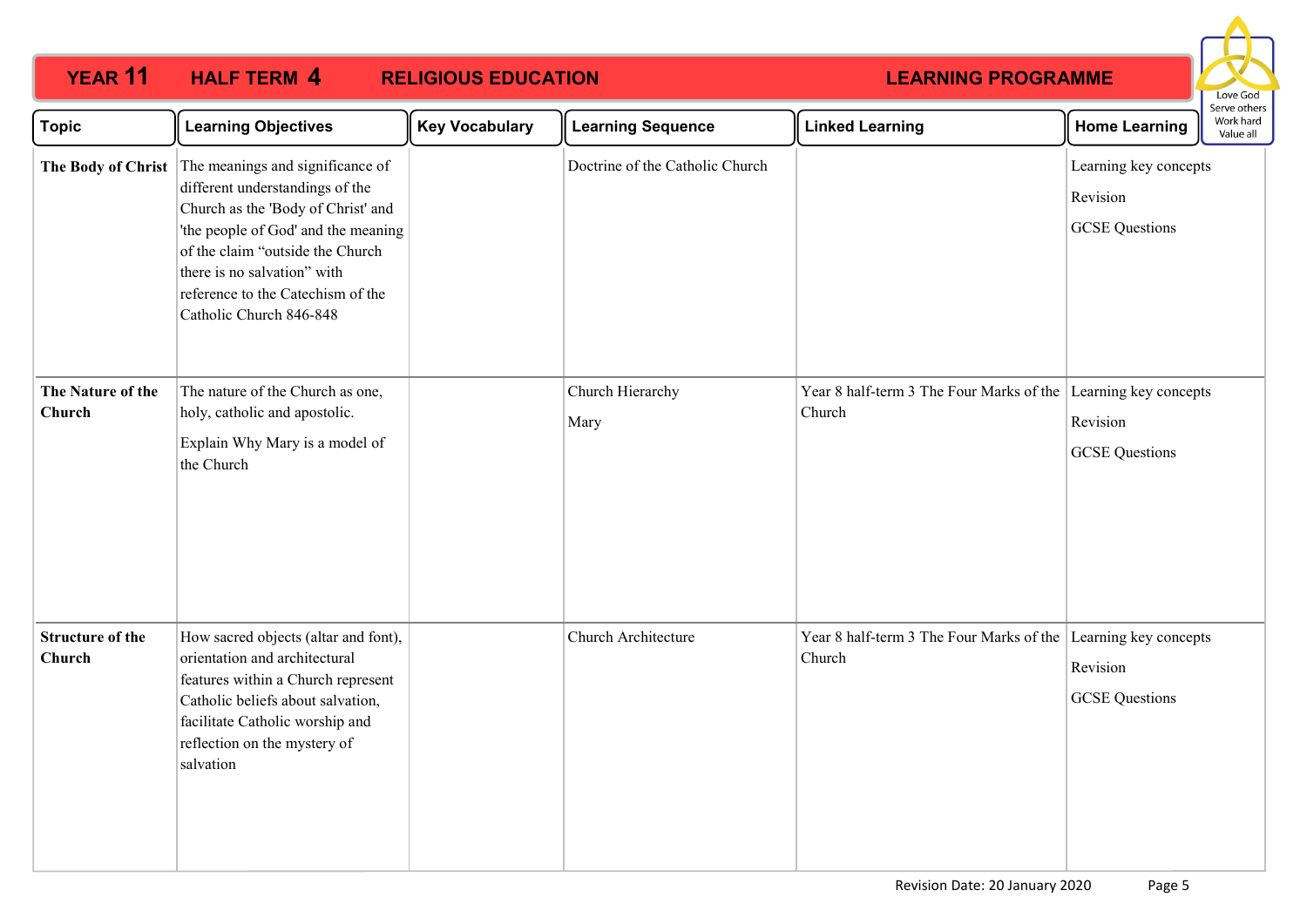# **YEAR 11 HALF TERM 4 RELIGIOUS EDUCATION**



| <b>Topic</b>                     | <b>Learning Objectives</b>                                                                                                                                                                                                                                                                                               | <b>Key Vocabulary</b>                            | <b>Learning Sequence</b>                                                                                                              | <b>Linked Learning</b>                                                  | <b>Home Learning</b>                                                                                            | Work hard<br>Value all |
|----------------------------------|--------------------------------------------------------------------------------------------------------------------------------------------------------------------------------------------------------------------------------------------------------------------------------------------------------------------------|--------------------------------------------------|---------------------------------------------------------------------------------------------------------------------------------------|-------------------------------------------------------------------------|-----------------------------------------------------------------------------------------------------------------|------------------------|
| Evangelisation                   | Catholic teaching on the imperative<br>to evangelise and the forms this<br>should take<br>How Catholic beliefs about the<br>relationship between faith and<br>salvation influence attitudes to<br>mission and evangelisation locally,<br>nationally and globally<br>Evangelising in Britain; benefits<br>and challenges. |                                                  | Evangelisation (with particular<br>reference to with reference to Pope<br>Francis' Evangelii Gaudium 15, 48-<br>49, 197-198, 264-265) | Year 7 half-term 3 Abrahamic and<br>Mosaic covenants                    | Learning key concepts<br>Revision<br><b>GCSE</b> Questions                                                      |                        |
| Festivals &<br><b>Traditions</b> | Explain how U.K. laws, festivals<br>and traditions are rooted in the<br>Christian tradition.                                                                                                                                                                                                                             |                                                  | <b>Festivals and Traditions</b>                                                                                                       |                                                                         | Learning key concepts<br>Revision<br><b>GCSE</b> Questions                                                      |                        |
| <b>Revision</b>                  | To improve upon areas of weakness Vocabulary will vary                                                                                                                                                                                                                                                                   | dependent upon<br>identified by class<br>teacher | Improve upon areas of weakness<br>identified for the class.                                                                           | Linked learning will vary dependent upon<br>identified by class teacher | Homework will be tailored<br>towards the weaknesses of the<br>students in the class to further<br>aid progress. |                        |